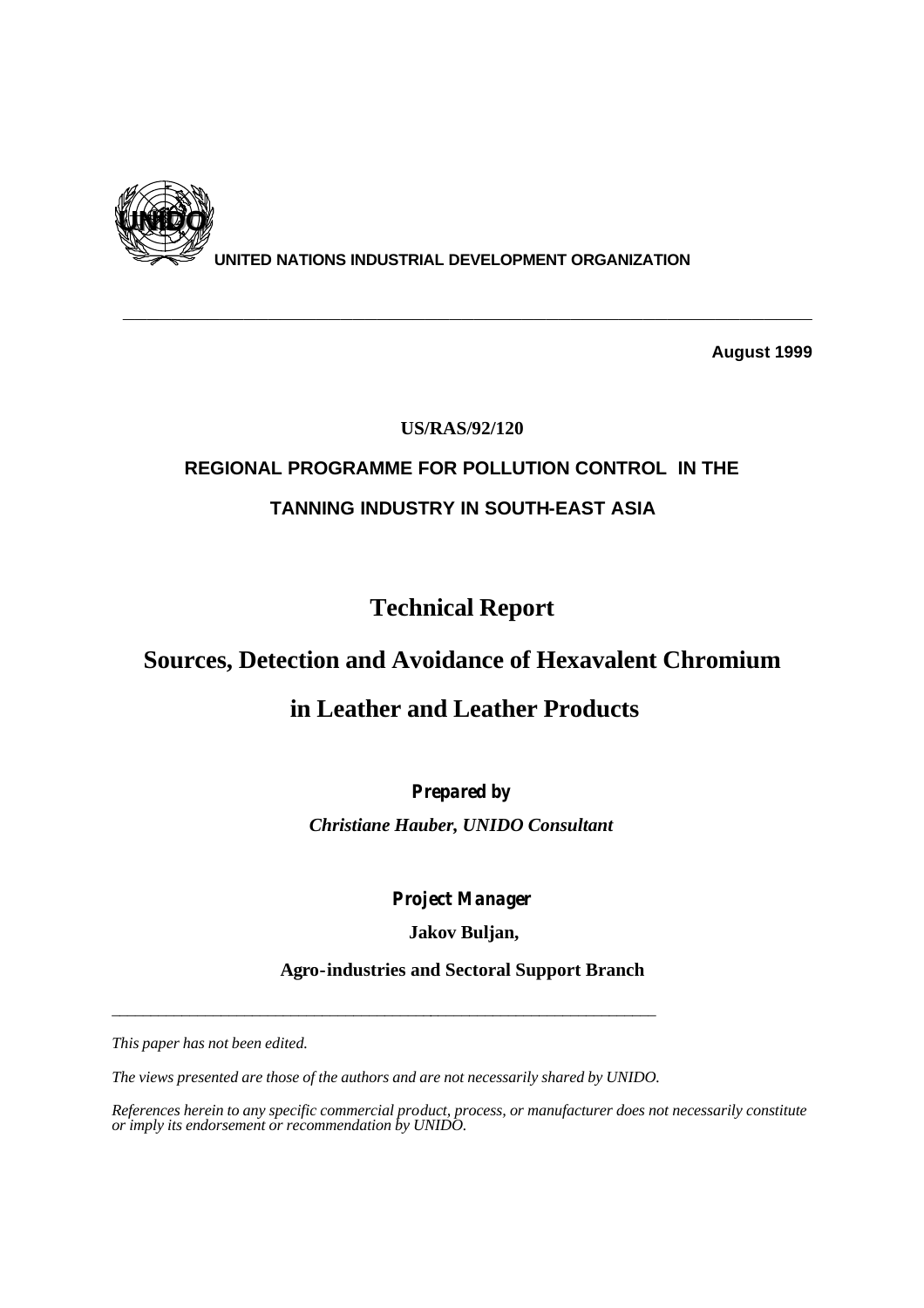### 1. **INTRODUCTION**

The globalization of the leather industry means that all tanners face the same problems of minimizing the environmental impact of processing and selling into the global market. Regulatory pressures oblige tanners to make continuous improvements in the processing operations. The authorities concerned and consumers look more closely whether hazardous substances such as certain preservatives, some azo dyes and Cr(VI) are present in leather and leather products.

The presence of potentially harmful substances attract attention of public media with the risk of developing unfavorable perception about health safety of leather products. In that context materials imported from developing countries are especially critically judged in some reports.

Closer monitoring of this aspect has revealed that leather and leather products sometimes contain some hazardous substances like Cr(VI) although only chromium compounds in the form of Cr(III) were used in the tanning process. It has been concluded that this might be result of some undesired reactions in leather itself but the cause was unclear.

In this paper, in a very brief form, some results of the investigations about conditions conducive to or inhibiting generation of Cr(VI) in leather are summarized. Also, the results of a series of tests carried out on leathers received from several countries included in UNIDO Regional Programme of Pollution Control in the Tanning Industry in South-East Asia are presented.

The Cr(VI) content of all the leather samples was analyzed photometrically according to DIN 53 314 using the reaction between Cr(VI) and 1.5-diphenylcarbazide giving a measurable coloured compound. The leathers were analyzed in:

- C dried air-off state;
- C after heating at 80EC for 24 hours in a drying chamber;
- C after being exposed to UV lighting for 48 hours in a Xenotest apparatus.

It should be noted that the conditions created by heating and UV radiation are extreme and unlikely to be happen in normal use of leather products; they are a kind of simulated ageing of the material.

### **2. FINDINGS FROM INVESTIGATIONS**

### **2.1. Neutralization**

Oxidation of Cr(III) into Cr(VI) normally occurs in presence of strong oxidation agent in acid environment but it can also take place in presence of mild oxidation agents at high pH. In leather processing neutralization is a stage when such conditions are created.

Comparing the neutralization of wet blue for upholstery crust, clothing and water resistant shoe-upper leather carried out conventionally (with sodium formate and sodium bicarbonate) with neutralization when a reducing auxiliary agent is used, no relation could be established between the chromate reduction potential of the float and the Cr(VI) content of the leather produced. No relation could be established between the pH and the Cr(VI) content of the leather produced either. The results of the Cr(VI) analysis were below 3 mg/kg dry substance that means below the detection limit. In some cases, when conventional neutralization was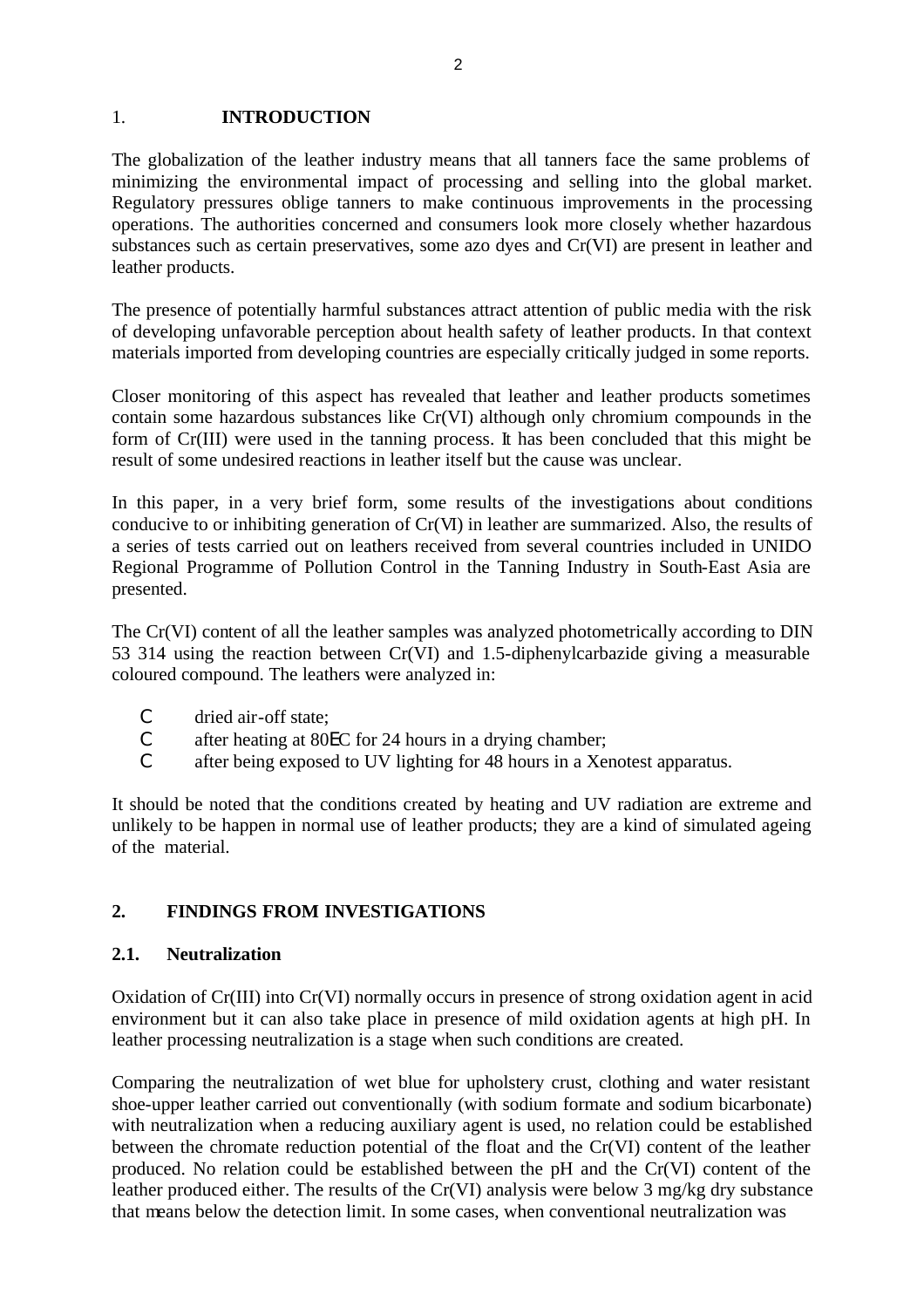applied and following extreme treatment – heating at 80EC for 24 hours, presence of Cr(VI) was detected.

Partial replacement of conventional neutralization agents by a reducing auxiliary was found to reduce chromate formation.

### **2.2. Use of wetting back agents before dyeing**

The influence of wetting back agents like ammonia, sodium bicarbonate, cationic auxiliary or a reducing auxiliary was investigated in dyeing crust for upholstery, clothing and waterresistant shoe-upper leather. In general it was found that the Cr(VI) content of the air dried leathers was below the detection limit. After heating at 80EC for 24 hours the ammonia or sodium bicarbonate treated samples contained chromate. Even using ascorbic acid for acidification (fixation) at the end of the dyeing process could not help avoiding formation of chromate (despite the well-known reducing ability of ascorbic acid) when the samples were subsequently heated at 80EC.

 The use of a reducing auxiliary prior to dyeing instead of ammonia or other stronger alkaline wetting back agents is recommended.

### **2.3. Fatliquors**

Fatliquoring has a heavy influence on formation of chromate in leather. The greatest effect is shown by the classical sulfated and sulfited fish oils and products with simple or multiple unsaturated fatty acids (free or esterified). Natural or synthetic fatliquoring agents without the above mentioned substances do not lead to chromate formation.

### **2.4. Polymers or synthetic retanning agents**

Polymers or synthetic retanning agents have no negative effect. However, they cannot suppress chromate formation under drastic conditions.

### **2.5. Vegetable retanning**

Water resistant shoe-upper leather in the form of crust or dyed leather did not contain Cr(VI) even after being subjected to extreme treatments. This leather was retanned with mimosa. In general vegetable retannage plays a significant role in avoiding chromate formation. Besides mimosa quebracho, chestnut and tara also showed a positive influence even when the leathers were exposed to extreme conditions like heat and UV radiation. Tara is particularly effective, on some leathers an offer below 1% was sufficient to suppress chromate formation.

### **2.6. Mechanical processes**

No chromate formation was detected in leather which is Cr(VI) free before buffing in the production of nubuck. With detectable chromate present a slight increase is possible. During vacuum drying there is a short heat application but no chromate formation occurs in leathers which are Cr(VI) free.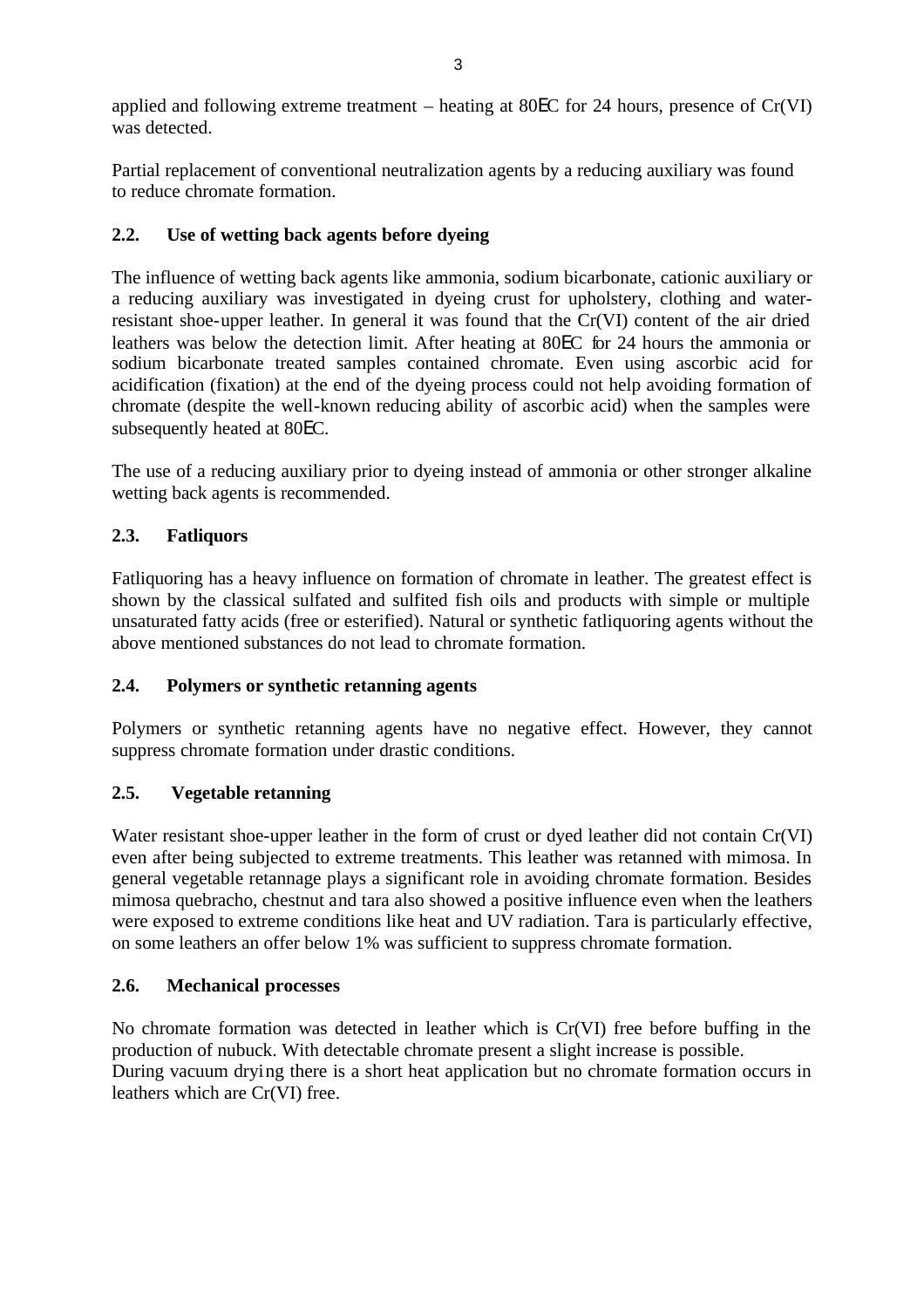### **3. STUDY OF OCCURENCE OF HEXAVALENT CHROMIUM IN SAMPLES OF LEATHERS COLLECTED FROM TANNERIES IN SOUTH-EAST ASIA**

### **3.1. First series**

Samples of wet blue, crust and finished leather collected from different tanneries (code I to VII) were analyzed for occurrence of hexavalent chromium according to the photometric method DIN 53 314. The samples which included cow, buffalo, goat and sheep leathers were analyzed:

| -C | in air dried state                               |  |
|----|--------------------------------------------------|--|
| -C | after heating at 80EC for 24 hours               |  |
| -C | after exposure to UV radiation for 48 hours in a |  |
|    | Xenotest apparatus.                              |  |

The results of analysis are presented in Table 1.

|                         |                            | mg Cr(VI)/kg d.s. |                      |                |  |  |
|-------------------------|----------------------------|-------------------|----------------------|----------------|--|--|
| Code                    | <b>Sample</b>              | Air dried         | <b>After heating</b> | After exposure |  |  |
|                         |                            |                   | at 80EC              | to UV-light    |  |  |
| $\mathbf I$             | Cow, wet blue              | n.d.              | n.d.                 | n.d.           |  |  |
| $\overline{\mathbf{u}}$ | Buffalo, wet blue          | n.d.              | n.d.                 | n.d.           |  |  |
| $\mathbf{I}$            | Buff calf, wet blue        | n.d.              | n.d.                 | n.d.           |  |  |
| $\rm III$               | Goat, wet blue             | n.d.              | n.d.                 | n.d.           |  |  |
| III                     | Goat, crust                | n.d.              | n.d.                 | n.d.           |  |  |
| $\mathop{\rm III}$      | Goat, finished leather     | n.d.              | n.d.                 | n.d.           |  |  |
| IV                      | Cow, wet blue              | n.d.              | n.d.                 | n.d.           |  |  |
| IV                      | Cow, crust                 | n.d.              | n.d.                 | n.d.           |  |  |
| IV                      | Cow, finished leather      | n.d.              | n.d.                 | n.d.           |  |  |
| V                       | Cow, wet blue              | n.d.              | n.d.                 | n.d.           |  |  |
| V                       | Cow, crust                 | n.d.              | n.d.                 | n.d.           |  |  |
| V                       | Cow, finished leather      | n.d.              | n.d.                 | n.d.           |  |  |
| VI                      | Cow calf, wet blue         | n.d.              | n.d.                 | n.d.           |  |  |
| VI                      | Cow calf, crust            | n.d.              | n.d.                 | n.d.           |  |  |
| VI                      | Cow calf, finished leather | n.d.              | n.d.                 | n.d.           |  |  |
| <b>VII</b>              | Sheep, wet blue            | n.d.              | 5,2                  | 13,9           |  |  |
| VII                     | Sheep, crust               | 49,0              | 67,9                 | 62,2           |  |  |
| VII                     | Sheep, finished leather    | 3,7               | 37,1                 | 34,7           |  |  |

n.d. = not detectable =  $<$  3 mg Cr(VI)/kg dry matter

Table 1: Cr(VI) content in leathers collected from different tanneries

None of the analyzed leather samples from cattle, buffalo and goat contained detectable amounts of Cr(VI). Sheep leather, especially as crust, contained chromate even without drastic treatment, i.e. in the air dried state. The chromate content was less when the crust was converted into finished leather. Since Cr(VI) was present in leather even in the air dried state, it is not surprising to find much more chromate after drastic treatments like heating or UV lighting.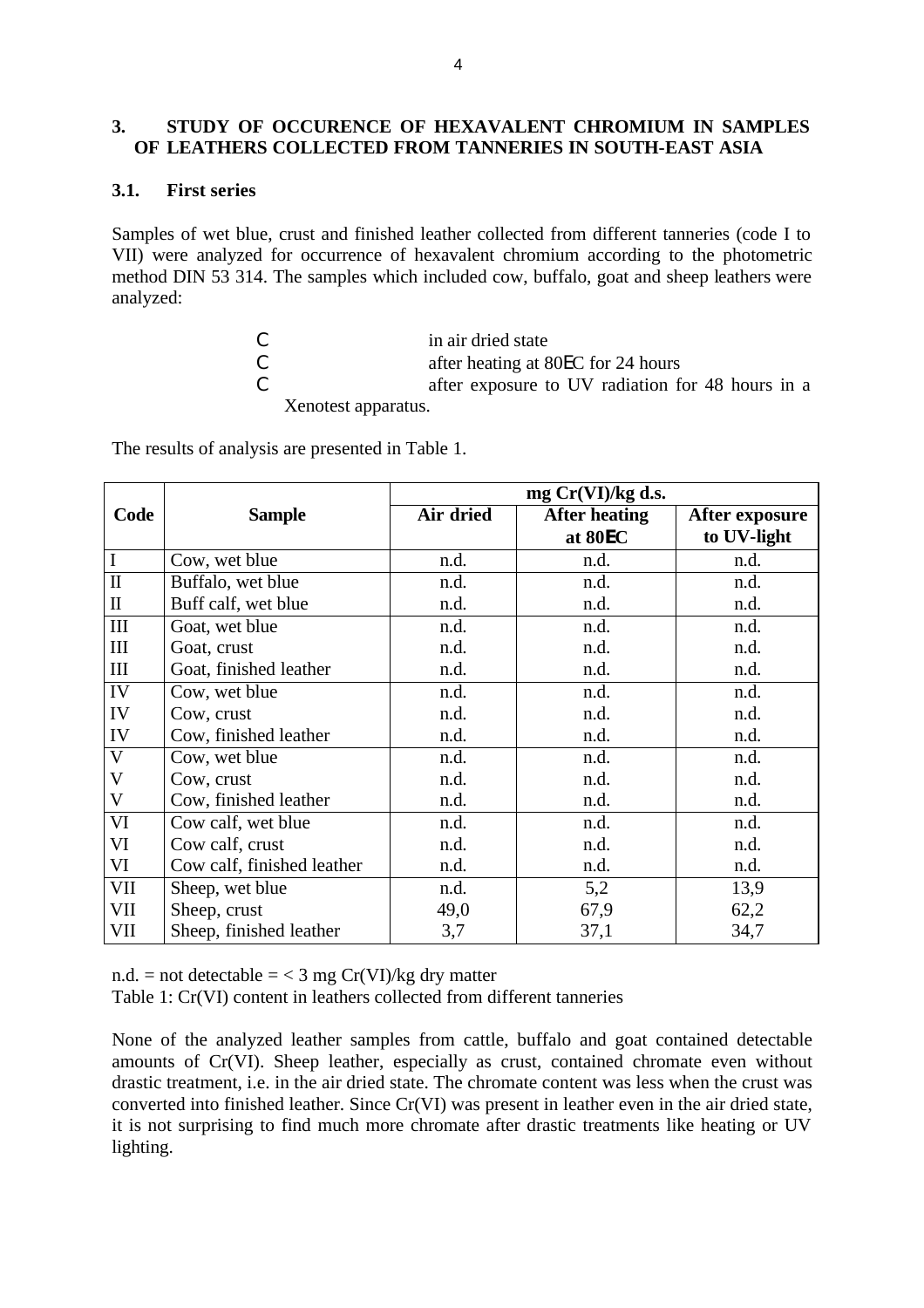For appropriate interpretation of the findings it would be necessary to know more details about the recipes used for leather producing, e.g.:

| C | What kind of chrome tanning agent was used            |
|---|-------------------------------------------------------|
| C | What kind of neutralization agent was used            |
| C | Which pH was reached at the end of the neutralization |
| C | What kind of retanning agent was used                 |
| C | What kind of fatliquor was used                       |

It appears that for producing wet blue from cattle, buffalo and goat hides and skins, chrome tanning agent with 33% basicity in an offer of 7-8% was used. In one case extract and recycled chrome tanning agent was used. In some cases basification was carried out with sodium formate and sodium bicarbonate until a pH of 3,8-4,0 was reached.

For the neutralization of the wet blue in most cases sodium formate and sodium bicarbonate, sometimes with addition of neutralizing syntans, was used.

For transforming wet blue to crust, in three of the investigated five samples vegetable tanning agents like wattle, quebracho or gambir were used. In one case seems unlikely that vegetable tanning agent was used but a synthetic fatliquor was added in the dyeing/fatliquoring process.

For the analyzed leather samples produced from cattle, buffalo and goat the findings from investigations – namely the positive effect of vegetable retanning agents and the neutral effect of synthetic fatliquors – can be confirmed.

For the sheep leather no details have been made available.

### **3.2. Second series**

In order to verify the findings a second set of samples of wet blue, crust and finished leather was collected and analyzed for Cr(VI). No sample of sheep leather could be collected as there was no production in the tanneries which supplied the previous samples.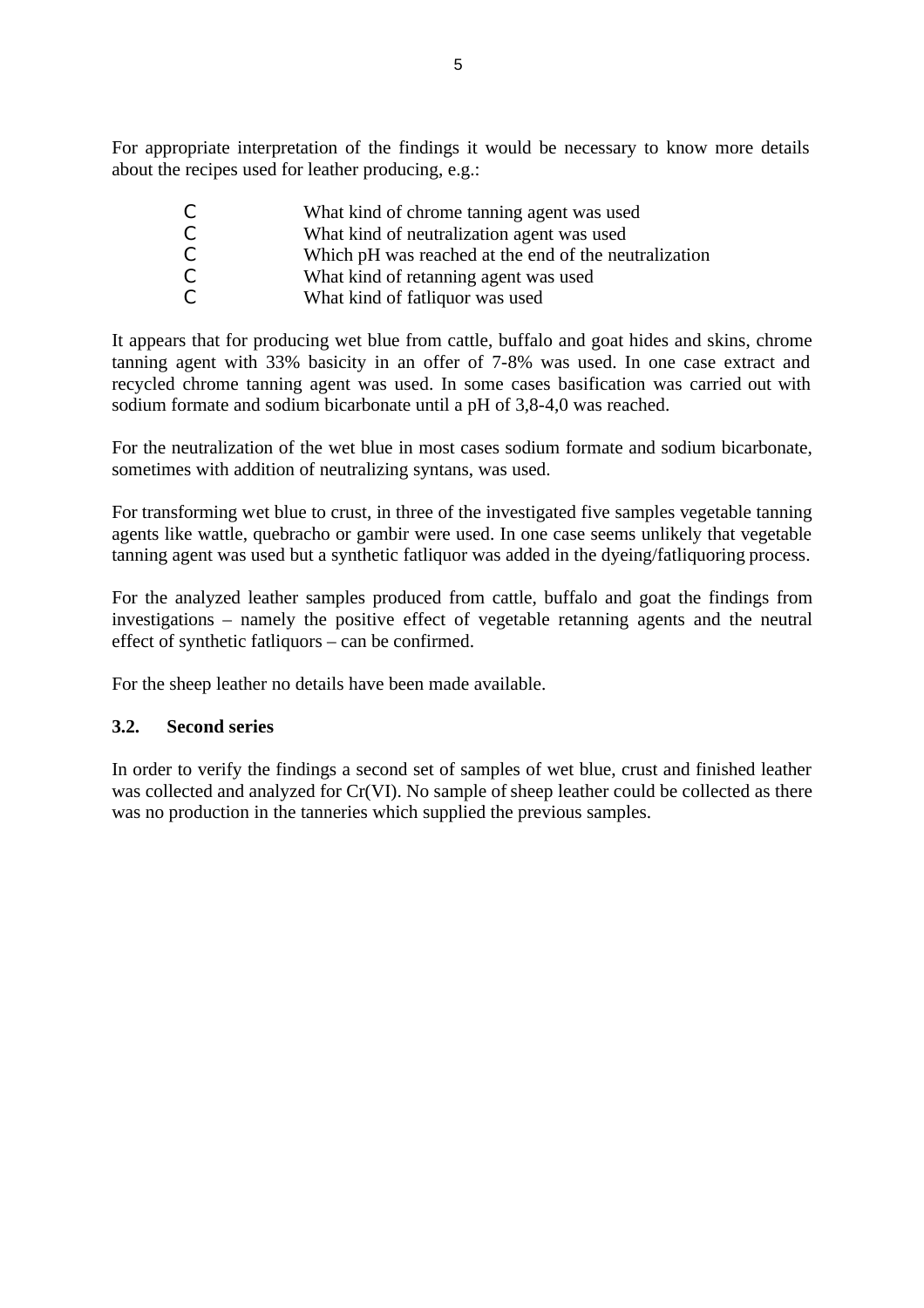|              |                            | mg Cr(VI)/kg d.s. |                      |           |  |
|--------------|----------------------------|-------------------|----------------------|-----------|--|
| Code         | <b>Sample</b>              | Air dried         | <b>After heating</b> | After UV- |  |
|              |                            |                   | at 80EC              | lighting  |  |
|              | Cow, wet blue              | n.d.              | n.d.                 | n.d.      |  |
| $\mathbf{I}$ | Buffalo, wet blue          | n.d.              | n.d.                 | n.d.      |  |
| III          | Goat, wet blue             | n.d.              | n.d.                 | n.d.      |  |
| III          | Goat, crust                | n.d.              | n.d.                 | n.d.      |  |
| III          | Goat, finished leather     | n.d.              | n.d.                 | n.d.      |  |
| IV           | Cow, wet blue              | n.d.              | n.d.                 | n.d.      |  |
| IV           | Cow, crust                 | n.d.              | n.d.                 | n.d.      |  |
| IV           | Cow, finished leather      | n.d.              | n.d.                 | n.d.      |  |
| $\mathbf V$  | Cow, wet blue              | n.d.              | n.d.                 | n.d.      |  |
| V            | Cow, crust                 | n.d.              | n.d.                 | n.d.      |  |
| $\mathbf{V}$ | Cow, finished leather      | n.d.              | n.d.                 | n.d.      |  |
| VI           | Cow calf, wet blue         | n.d.              | n.d.                 | n.d.      |  |
| VI           | Cow calf, crust            | n.d.              | n.d.                 | n.d.      |  |
| VI           | Cow calf, finished leather | n.d.              | n.d.                 | n.d.      |  |

Table 2 contains the results of testing on presence of hexavalent Cr in the samples.

n.d. = not detectable =  $<$  3 mg Cr(VI)/kg dry matter

Table 2: Cr(VI) content in leathers collected from different tanneries.

The results of the first series could be confirmed, none of the samples contained Cr(VI) in a detectable amount.

Testing sheep leather on presence of chromate was repeated when samples from the same sources were made available. For the chemical analysis Cr(VI) has to be eluated from the sample. The eluatum of the second set was much stronger coloured than that of the first one. It had to be diluted prior to the analytical determination and it had to be discoloured by addition of 200 mg activated carbon and/or Dionex tubes.

|            |                         |           | $mg Cr(VI)/kg ds$ .  |           |  |  |
|------------|-------------------------|-----------|----------------------|-----------|--|--|
| Code       | <b>Sample</b>           | Air dried | <b>After heating</b> | After UV- |  |  |
|            |                         |           | at 80EC              | lighting  |  |  |
| VII        | Sheep, wet blue         | n.d.      | n.d.                 | n.d.      |  |  |
| <b>VII</b> | Sheep, crust            | n.d.      | n.d.                 | n.d.      |  |  |
| <b>VII</b> | Sheep, finished leather | n.d.      | 3,0                  |           |  |  |

Results found are summarized in table 3.

n.d. = not detectable =  $<$  3 mg Cr(VI)/kg dry matter

Table 3: Cr(VI) content in sheep leather

For the second set of samples it is mentioned that a normal chrome tanning agent with 33% basicity was used and the basification was done with sodium formate and sodium bicarbonate to a pH of 3.8/4.0. Retanning was done with syntans and fatliquoring was based on synthetic and vegetable oil fatliquors.

Compared to the first set of samples in the second set Cr(VI) is only found in the finished leather. The Cr(VI) content is negligible especially if the difficulties in the analysis caused by the black colour of the extract are taken into account. It is not known whether the recipe was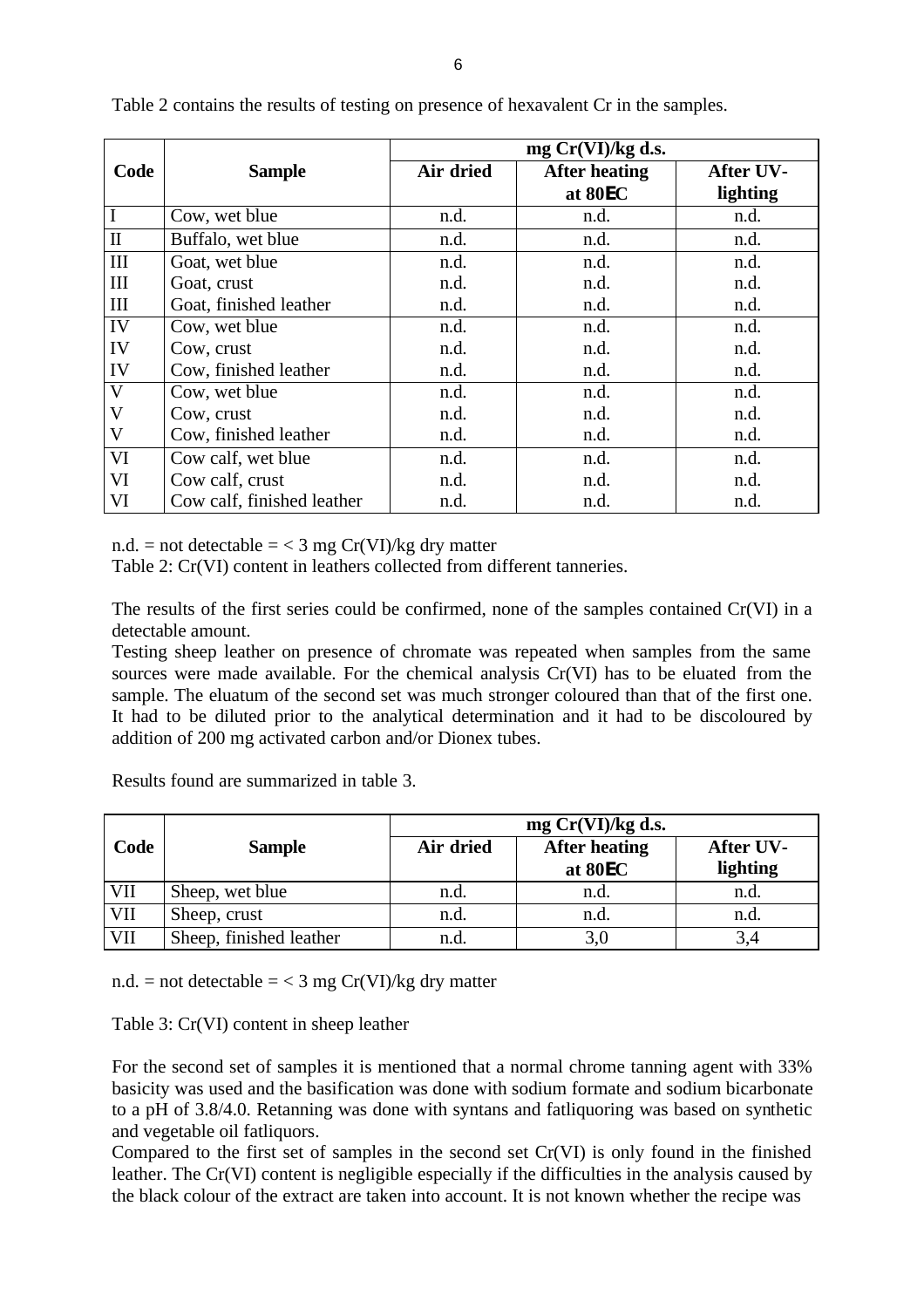changed and it is not possible to give any explanation for the high Cr(VI) content in the first series of samples.

### **4. METHOD USED FOR THE DETERMINATION OF Cr(VI)**

The German DIN method for the determination of Cr(VI) content in leather is based on leaching soluble Cr(VI) from the sample at pH 7.5 to 8.0 under inert gas. The Cr(VI) in solution oxidizes 1,5-diphenylcarbazide to give a red/violet complex with chromium which can be quantified photometrically at 540 nm. The same principle is used in the IUC method (IUC 18).

A disadvantage of this method is that strongly coloured leather extracts may interfere with the determination. In such cases cleaning the extract with the help of activated carbon or Dionex tubes is helpful. Some specialists question the reliability of this method, however 3 mg Cr(VI)/kg dry substance can be determined without any doubt.

### **5. ANNEXES**

- C Determination of Chromium(VI) Content (IUC 18)
- C Testing of leather Determination of chromium(VI) content in leather, DIN 53 314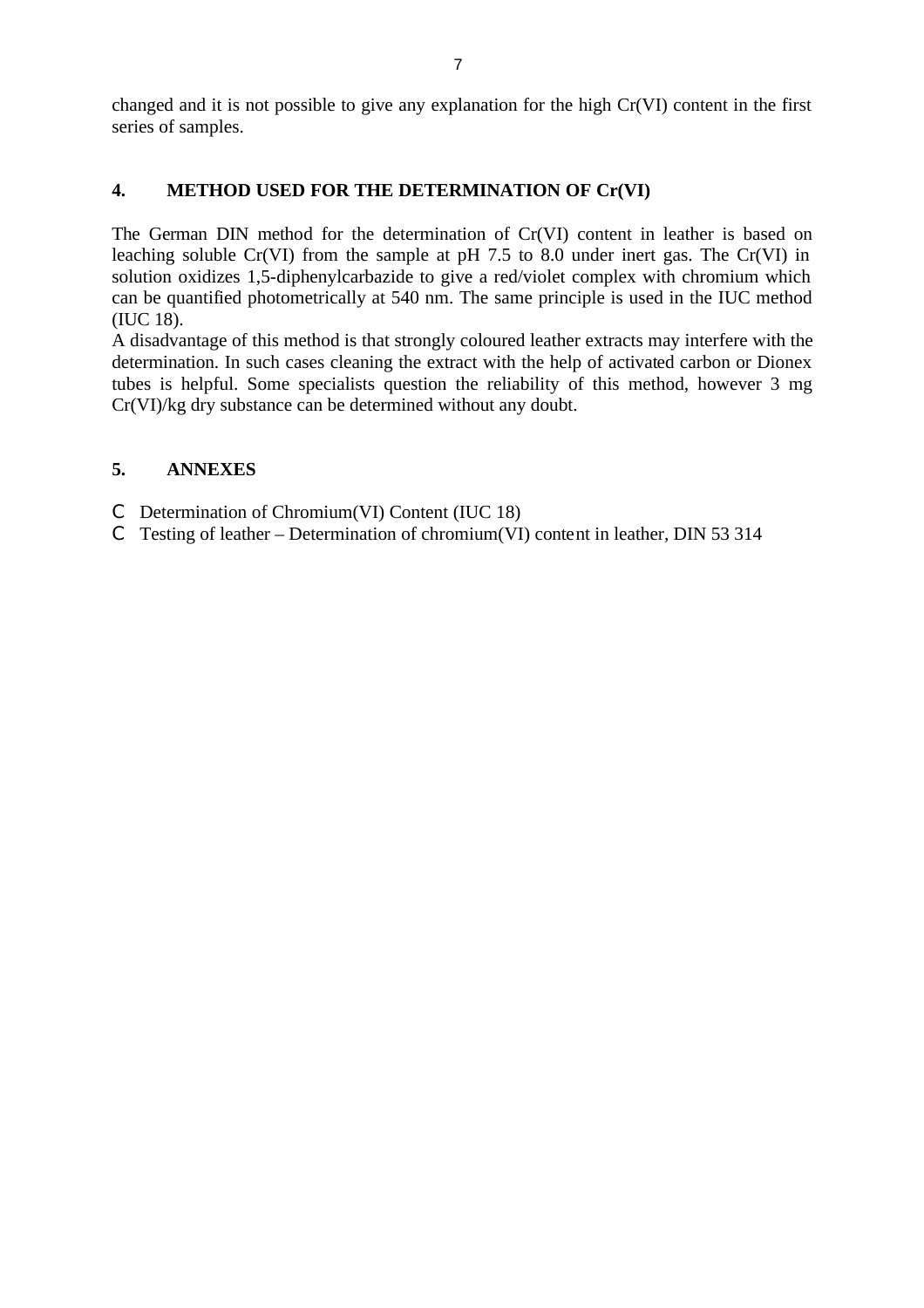#### DETERMINATION OF CHROMIUM VI CONTENT

1 Scope

This International Standard specifies a method for determining chromium VI in solutions leached from leather under defined conditions.

Note

Strongly coloured leather extracts may interfere with the determination.

2 Normative references

This method makes reference to the following SLTC and ISO methods. If no date is quoted, the most recent edition is applicable.

SLC 1 - Sampling and of leather SLC 2 - Preparation of sample by grinding SLC 3 - Determination of volatile matter ISO 3696:1987 - Water for analytical laboratory use

3 Principle

Soluble chromium. VI is leached from the sample at pH 7.5. to 8.0 under inert gas. The chromium VI in solution oxidizes, 1,5-diphenylcarbazide to 1,5-diphenylcarbazone to give a red/violet complex with chromium which can be quantified photometrically at 540 run.

#### 4 Definitions

For the purpose of this standard the following applies: Chromium VI content is the amount of chromium VI in leather determined by this method after extraction with an aqueous salt solution at pH 7.5-8.0. Chromium VI content is reported as chromium VI in mg/kg based on dry matter.

#### 5 Chemicals

All reagents used shall have an analytical grade purity.

5.1 Extraction solution: 22.8 g dipotassium hydrogen phosphate K2HPO4.3H20 dissolved in 100 ml water, adjusted to pH 8.0+0.1 with phosphoric acid (5.3).

5.2 Diphenylcarbazide solution: 1.0 g 1,5-diphenyl-carbazide CO(NHNHC<sub>6</sub>H<sub>5</sub>)<sub>2</sub> is dissolved in 100 ml acetone (CH<sub>3</sub>)<sub>2</sub>C0 and made acidic with one drop of glacial acetic acid CH3COOH. The solution should be kept in a brown glass bottle. The shelf life is up to 14 days at 4º.

5.3 Phosphoric acid solution: 700 ml 0-phosphoric acid d=1.71 g/ml, made up to 1000 ml with distilled water.

109

(SLO 22: 1 of 6: issue Feb 1997)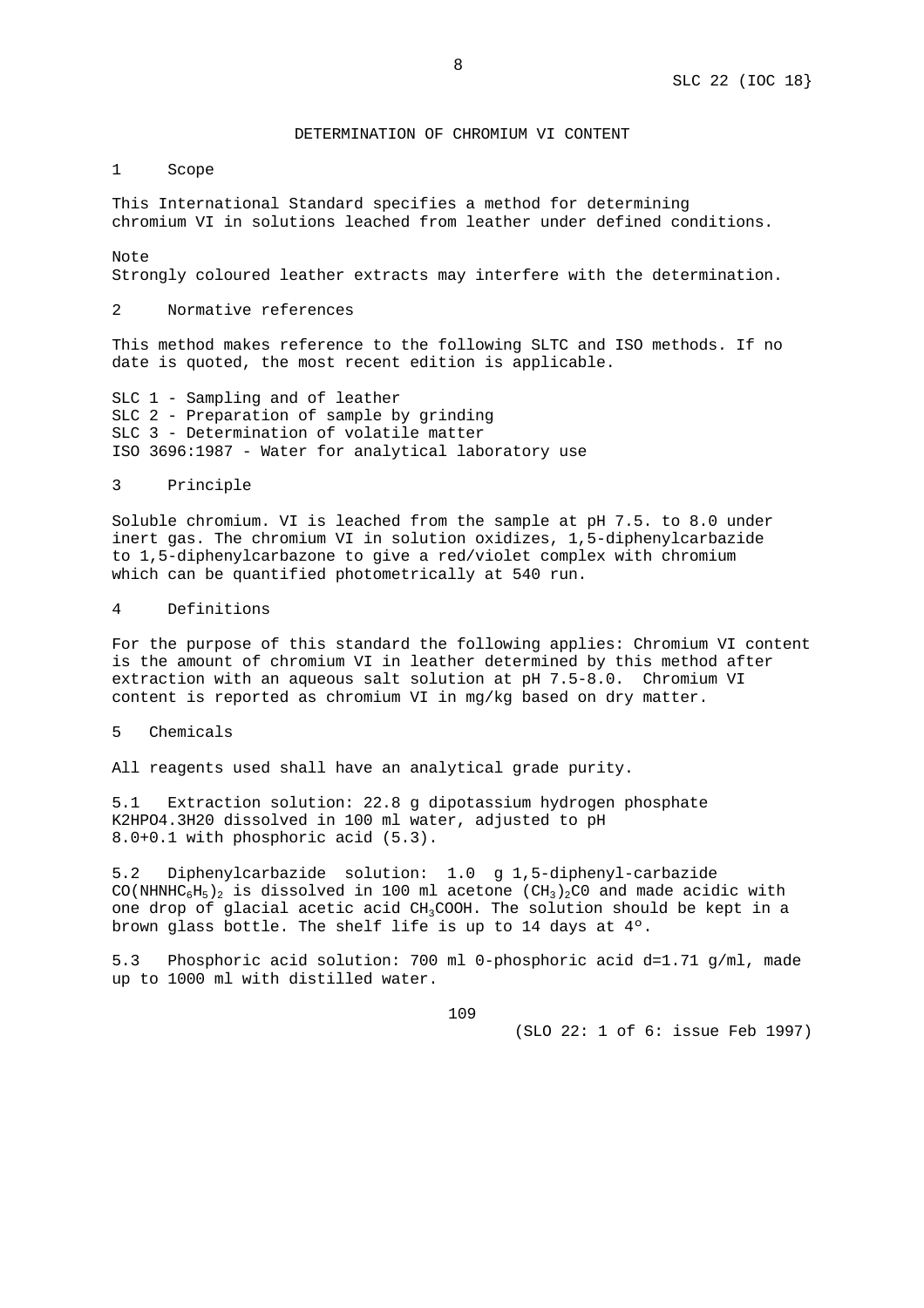5.4 Chromium VI stock solution: 2.829 g potassium dichromate  $(X_2Cr_207)(5.8)$ , is dissolved in water in a volumetric flask and made up to 1009 ml with water. 1 ml of this solution contains 1 mg of chromium.

5.5 Chromium VI standard solution: 1 ml of solution 5.4 is pipetted in to a 1000 ml volumetric flask and made up to the mark with distilled water. 1 ml of this solution contains 1µg chromium.

- 5.6 Argon or nitrogen, oxygen free (see annex 6).
- 5.7 Distilled water (ISO 3696: 1987).
- 5.8 Potassium dichromate  $(K_2Cr_2O7)$ , dried for 16±2 h at 102±2°C.
- 6 Apparatus
- 6.1 Suitable mechanical shaker,  $50\pm10$  min<sup>-1</sup>.
- 6.2 Conical flask, 250 ml.
- 6.3 Aeration tube and flow meter.
- 6.4 pH meter with glass electrode.
- 6.5 Membrane filter, 0.45 µm pore size (Teflon or Nylon).
- 6.6 Volumetric..flask 50 ml, 100 ml, 1000 ml.
- 6.7 Pipettes, nominal volumes 0.5/l.0/2.0/5.0/l0/20/25 ml.
- 6.6 Spectrophotometer of filterphotometer, wavelength 540 nm.

6.9 Photometric cell, quartz, 2 cm length or any other suitable cell length (see annex 3).

6.10 Glass bottle with screw cap, 100 ml.

7 Procedure

7.1 Sampling and preparation of samples. Sample in accordance with SLC 1 and grind leather in accordance with SLC 2.

7.2 Preparation of analytical solution. Weigh 2 g 0.01 g of ground leather to the nearest 0.001 g. Pipette 100 ml of degassed solution (5.1) into a 250 ml conical flask 6.2 and add the leather. Displace oxygen by passing oxygen free argon (or nitrogen, see annex 6); into the flask for 5 min (50±10 ml/min). Remove the aeration tube and close the flask with a stopper of glass, polyethylene or teflon.

The leather powder is extracted by shaking for 3 h  $\pm$  5 min on a mechanical shaker.

Note

The settings of the shaking apparatus shall be as such that the leather powder is in smooth circular movements without adhering to the wall of the flask. Too fast a movement shall be avoided.

110 (SLC 22: 2 of 6: issue Feb 1997)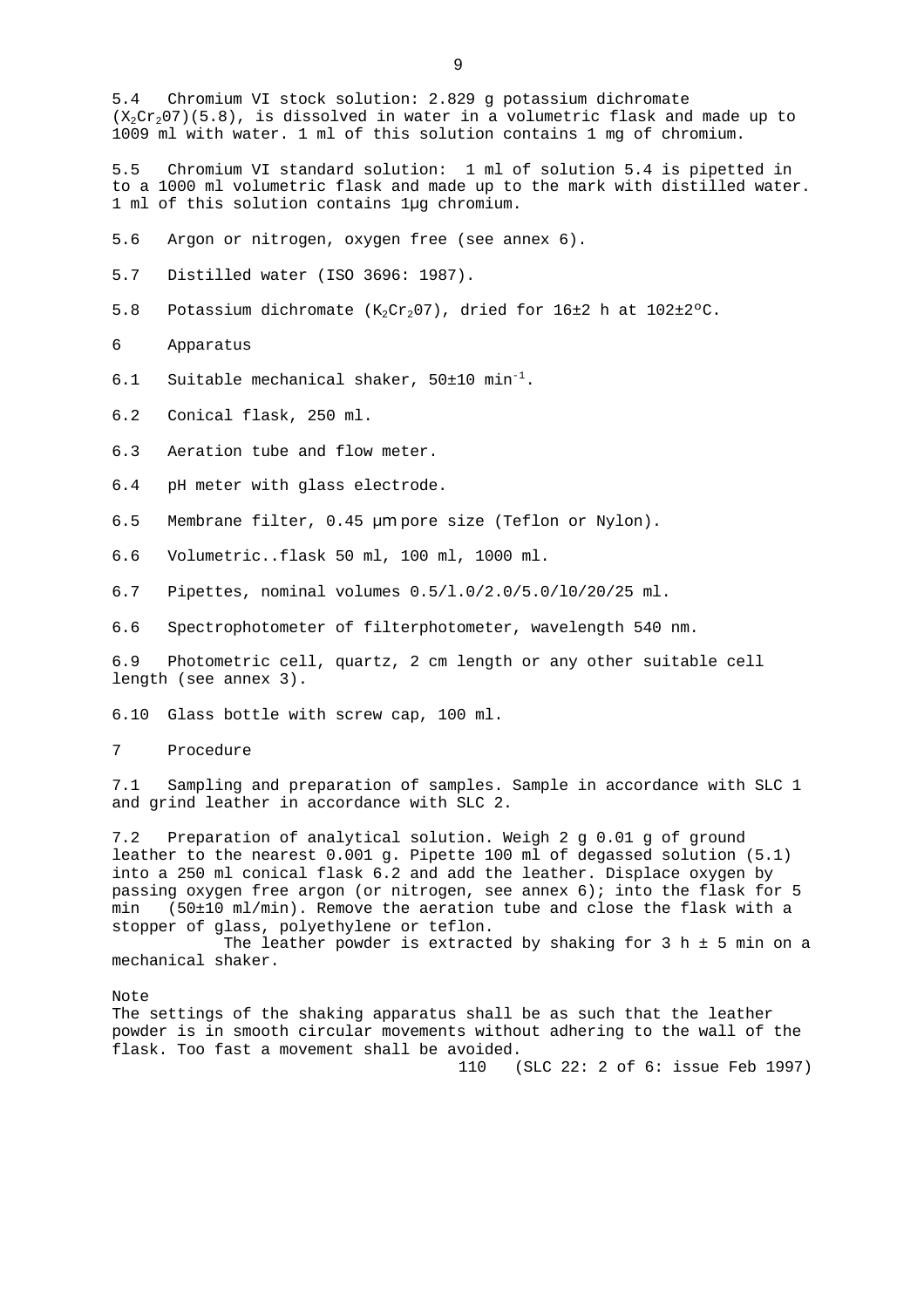After 3 h of extraction check the pH of the solution. The pH of the solution shall be between 7.5 and 8.0. If the pH of the solution is not within this range the complete procedure shall be started again (see also annex?).

Immediately after the extraction is completed the content of the conical flask is filtered through a membrane filter into a glass bottle with screw cap.

7.3 Determination of chromium VI in the solution obtained from the extraction procedure. 10 ml of the solution obtained in 7.2 is pipetted into a 50 ml volumetric flask. The solution is diluted to 3/4 of the flask's volume with distilled water. 1 ml of diphenylcarbazide solution (5.2) is added followed by 1 ml of phosphoric acid (5.3). The content of the flask is mixed and made up to 50 ml with distilled water.

Allow to stand for 15±5 min.

Measure the extinction of the solution at 540 nm in a 2 cm cell (see annex 3) against 'the blank solution 7.4. The extinction obtained is registered as E1.

Another 10 ml aliquot of the solution is pipetted into a 50 ml volumetric flask and treated as described above but without the addition of the diphenylcarbazide solution. The extinction of this solution is measured and registered as  $E_2$ .

7.4 Blank solution. Three quarters fill a 50 ml volumetric flask with distilled water, add 1 ml of diphenylcarbazide solution (5.2) and 1 ml of phosphoric acid (5.3) make up to the mark and mix well. This solution shall be stored in a dark and cool place.

7.5 Calibration. Calibration solutions are prepared from the standard solution (5.5). The chromium concentration in these solutions should cover the expected range of measurements.

The calibrating solutions are prepared in 50 ml volumetric flasks. A suitable calibration curve may be plotted by using

0.5/1.0/3.0/5.0/8.0/10.0/15.0/20.0 ml of the standard solution (5.5). This would cover a range of 1.25 to 50 mg/kg based on leather. The given volumes of standard solution (5.5) are pipetted into 50 ml volumetric flasks, 1 ml diphenylcarbazide solution (5.2) and 1 ml of phosphoric acid (5.3) is added to

each flask. Make up to volume with distilled water, mix well and allow to stand for 15±5 min.

The extinction of the solutions is measured in a 2 cm cell at 540 nm against the blank obtained in 7.4.

The chromium VI concentrations in mg/50 ml are plotted against the extinctions measured. The chromium VI concentration is plotted on the x axis, the extinction on the y axis.

7.6 Determination of the recovery rate. The determination of the recovery rate is important to provide information about possible matrix effects which can influence the results.

Pipette 10 ml aliquot of the solution obtained in 7.2, into a 50 ml volumetric flask. A suitable volume of standard solution 5.5 is added to double the content of the chromium VI concentration of the extract (±125%).

111 (SLC 22: 3 of 6: issue Feb 1997)

10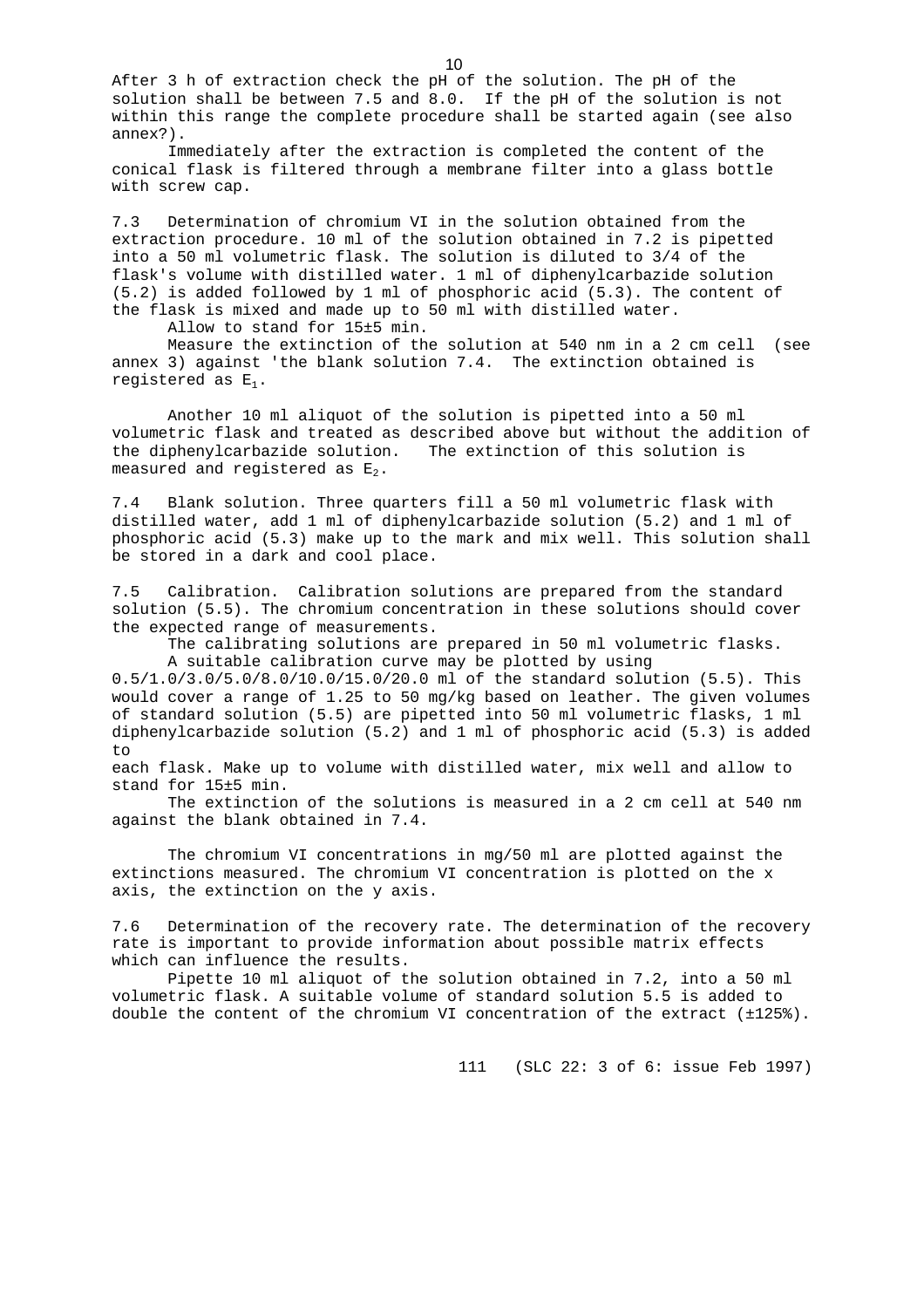Example

chromium VI content of the leather: 5.0 mg/kg mass of leather: 2.008 g

chromium content in 10 ml of the extract: 0.001 mg Cr VI

Volume of standard solution 5.5 necessary to double the content: 1.0 ml

After the addition of the standard solution; 1 ml of diphenylcarbazide solution 5.2 and 1 ml of phosphoric acid 5.3 is added and the solution is mixed.

After 15±5 min the extinction of the solution is measured at 540 nm against the blank solution 7.4. The obtained extinction is registered as  $E_3$ .

The extinction of the solution must be within the range of the calibration curve, otherwise the procedure is repeated by using a smaller aliquot (eg, 5 ml).

8 Calculation and expression of results

8.1 Calculation of chromium VI content

$$
C_{CrvI} = \frac{(E_1 - E_2) \times 10^5 \times D}{A \times M_1 \times F}
$$

 $C_{\text{CrvI}}$  = Soluble CrVI in leather in mg/kg, based on dry matter  $E_1$  = Extinction of sample solution

 $E_2$  = Extinction ot sample solution without DPC

F = Gradient of calibration curve

- A = Aliquot taken from eluate (ml)
- M1 = Original mass of leather taken (g)

D = Factor for conversion to dry matter

$$
D = \frac{100}{100 - w}
$$

*W* = Volatile matter determined using IUC 5

8.2 Recovery rate

$$
RR = \frac{(E_3 - E_1) \times 100}{M_2 \times F}
$$

- HR = Recovery Rate in %
- $M_2$  = Mass of chromium VI added in my<br> $F =$  Gradient of calibration curve
- = Gradient of calibration curve
- $E_3$  = Extinction after adding chromium VI
- $E_1$  = Extinction before adding chromium VI

8.3 Expression of results. The Chromium VI content is given in mg/kg rounded to the nearest 0.1 g based on dry matter. The water content (SLC 3) is given in % rounded to the nearest 0.1%.

112 (sLe 22: 4 of 6: issue Feb 1997)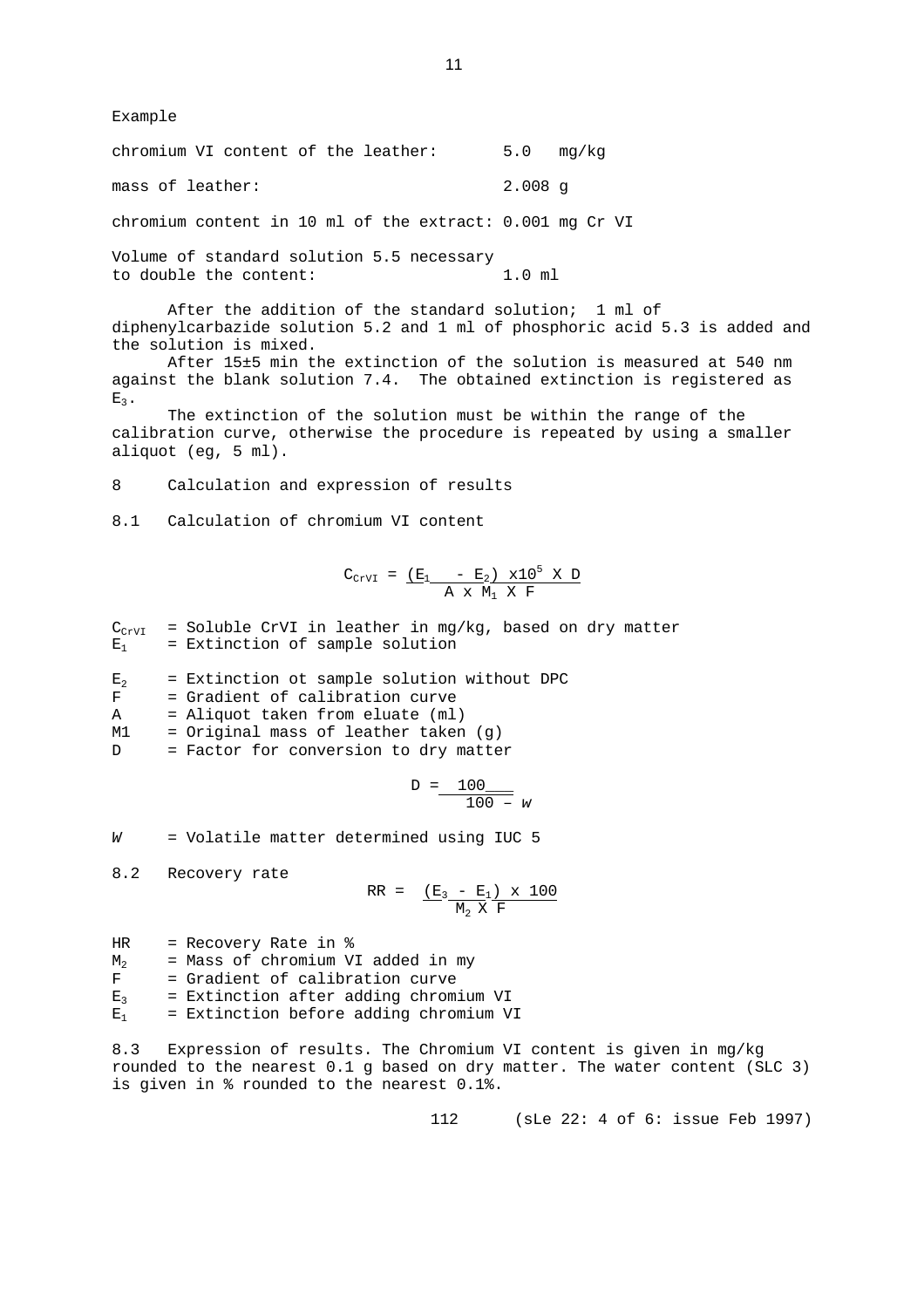#### 9 Accuracy

| Range studied: 1 mg/kg to 50 mg/kg |  |  |  |
|------------------------------------|--|--|--|
|                                    |  |  |  |

| Chronium VI-Content <sup>1</sup><br>mq | Reproducibility<br>mg/kg | Comparability<br>mg/kg | Recovery<br>rate % |
|----------------------------------------|--------------------------|------------------------|--------------------|
| 36.4                                   | 3.9                      | 6.1                    | 99                 |
| 10.6                                   | 1.0                      | 3.9                    | 99                 |
| 14.2                                   | 1.3                      | 2.7                    | 98                 |
| 3.0                                    | 0.7                      | O.9                    | 95                 |

Precision data

 $1$ Mean values

10 Test report

The test report shall include the following information:

- a) a reference to this International Standard
- b) a description of the type of leather tested
- c) cell length used
- d) the results obtained to 1 decimal place in mg/kg based on dry matter
- e) water content of the leather in %
- f) recovery rate in %
- g) details of any deviations from the procedure.

#### Annex

1) The results obtained from the described method are very dependent on the extraction conditions. Results obtained by using other extraction procedures (extraction solution, pH, extraction time, etc) are not comparable with the results produced by the procedure described in this standard.

2) The conditions described in this procedure are suitable for most leathers. In some cases it may be necessary to use a lower or higher cell length or another sample to eluent ratio.

3) The described procedure may not be suitable for all kinds of leathers. Strongly coloured extracts can interfere with the determination. The procedure is normally applicable up to an extinction  $(E_2)$  of the extract of 0.600 (determined in a 2 cm cell at 540 nm). In some such cases a dilution of the extract and the use of photometric cells with higher or lower cell length may solve these problems. Interlab tests have shown that in most cases a 2 cm cell normally produces the best results.

4) The recovery rate is an indicator whether the procedure works or whether matrix effects are effecting the results. Normally the recovery rate is more than 80%.

5) If added chromium VI can not be detected this may be an indication that the leather contains reducing agents. In some cases, after intensive considerations, this may lead to the conclusion that this leather has no chromium VI content (below detection limit).

113 (SLC 22: 5 of 6 issue Feb 1997)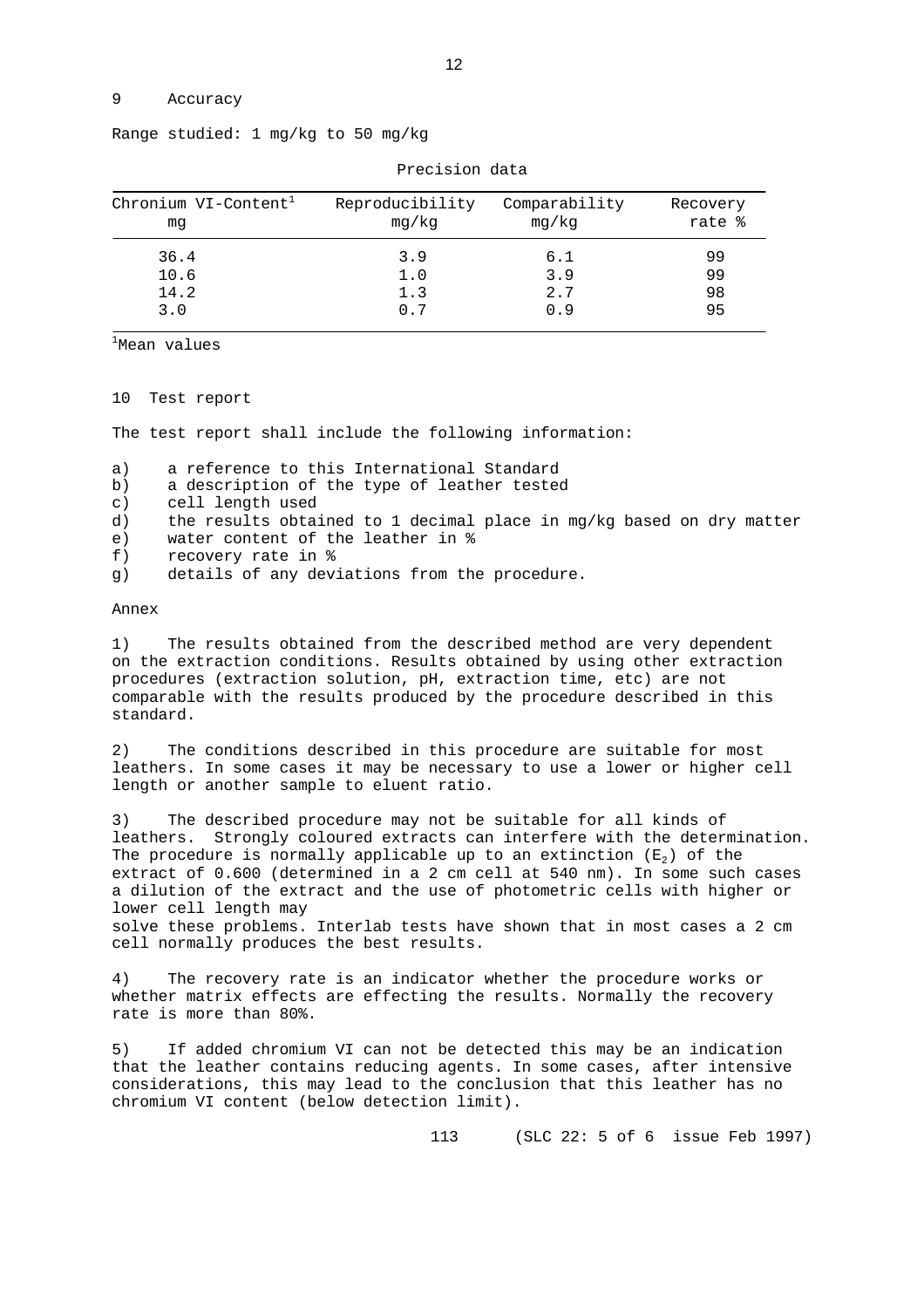6) Preference has to be given to Argon as inert gas instead of nitrogen because Argon has a higher specific weight than the air while nitrogen has a lower one and leaves the flasks if they are opened.

7) Some very acidic wet blues may lower the PH of the eluent below 7.5. It may also happen in single cases that the pH is higher than 8.0. In such cases the sample weight shall be reduced, so that the pH of the extract is within 7.5-8.0.

8) A general detection limit can not be given because the detection limit depends also on the intensity of the colour of the extract. In interlab tests it was possible to detect 3 mg/kg without reaching the detection limit.

114 (SLC 22: 6 of 6: issue Feb 1997)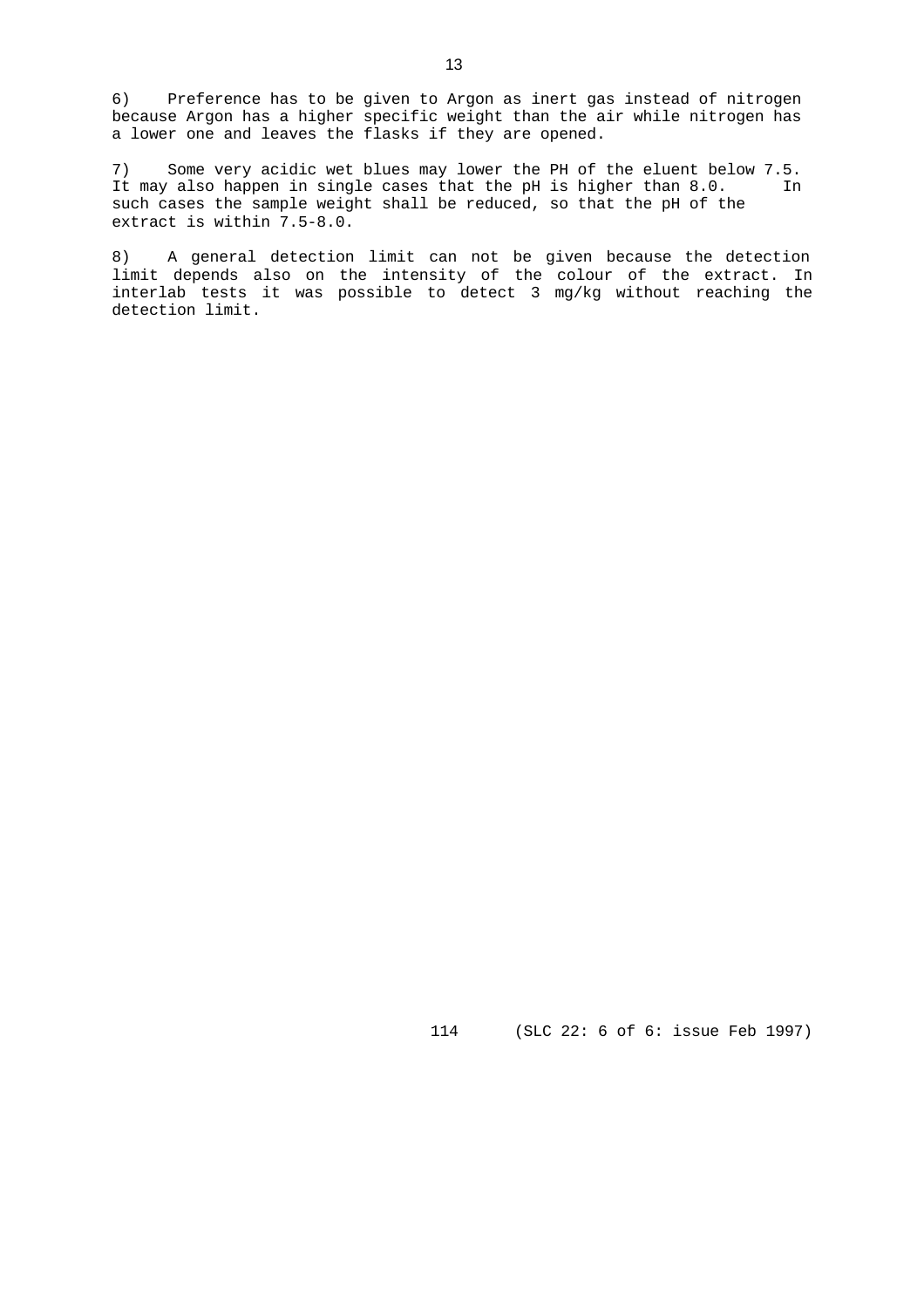53314

# Prüfung von Leder Bestimmung des Chrom(VI)-Gehaltes in Ledern

ICS 59,140.30

Deskriptoren: Leder, Prüfverfahren, Gehaltsbestimmung, Chrom(VI)-Gehalt

Testing of leather - Determination of chromium(VI) content in leather Essais du cuir - Dosage du chrome (VI) dans le cuir

#### Vorwort

Diese Norm wurde vom Arbeitsausschuß NMP 552, der Arbeitsgruppe Bedarfsgegenstände der Lebensmittelchemischen Gesellschaft, Fachgruppe der Gesellschaft Deutscher Chemiker (GDCh), der Kommission für chemische Lederanalysen des Vereins für Gerberei-Chemie und -Technik (VGCT) sowie der Chemischen Analysenkommission (IUC) der Internationalen Union der Ledertechniker- und Chemiker-Verbände (IULTCS) ausgearbeitet und in Ringversuchen erprobt.

#### Anwendungsbereich 1

Diese Norm beschreibt ein Verfahren für die Bestimmung des unter definierten Bedingungen extrahierbaren Chrom(VI)-Gehaltes in Ledern. Das Verfahren ist anwendbar für Fertigleder, Halbfertigprodukte wie z. B. Wet-Blues und Leder, die Fertigerzeugnissen entnommen wurden. Das Verfahren kann u. U. bei Ledern mit stark ausblutenden Stoffen wie zum Beispiel Farbstoffen und Gerbstoffen nicht anwendbar sein.

### 2 Normative Verweisungen

Diese Norm enthält durch datierte oder undatierte Verweisungen Festlegungen aus anderen Publikationen. Diese normativen Verweisungen sind an den jeweiligen Stellen im Text zitiert, und die Publikationen sind nachstehend aufgeführt. Bei datierten Verweisungen gehören spätere Änderungen oder Überarbeitungen dieser Publikationen nur zu dieser Norm, falls sie durch Anderung oder Überarbeitung eingearbeitet sind. Bei undatierten Verweisungen gilt die letzte Ausgabe der in Bezug genommenen Publikation.

#### DIN 12242-1

Laborgeräte aus Glas - Kegelschliffe für austauschbare Verbindungen - Maße, Toleranzen

**DIN 12387** 

Laborgeräte aus Glas - Erlenmeyerkolben mit Kegelhülse, Kegel 1:10

#### DIN 12664-1

Laborgeräte aus Glas - Meßkolben mit einer Marke · Meßkolben mit Bördelrand, Kegelhülse und Kegelschliffverhinderung

#### DIN 12691

Laborgeräte aus Glas - Vollpipetten mit einer Marke, schnell ablaufend, Wartezeit 15 Sekunden, Klasse AS

#### DIN 19263

pH-Messung - Glaselektroden

#### DIN 53302-2

Prüfung von Leder - Probenahme für chemische Prüfungen

**DIN 53303-2** 

Prüfung von Leder - Probenvorbereitung - Zerkleinern von Probestücken und Herstellen einer Durchschnittsprobe für chemische Analysen

#### **DIN 53304**

Prüfung von Leder - Bestimmung des Wassergehaltes DIN 58963-2

Küvetten für photometrische Messungen - Präzisions-Rechteckküvetten, Maße, Anforderungen

**DIN ISO 3696** 

Wasser für analytische Zwecke - Anforderungen und Prüfungen; Identisch mit ISO 3696 : 1987

#### 3 Prinzip

Das zerkleinerte Leder wird mit wässrigem Phosphatpuffer bei einem pH-Wert von 7,5 bis 8,0 extrahiert. Nach dem Abtrennen der Lederfasern wird die Lösung mit 1,5-Diphenylcarbazidiösung versetzt und angesäuert. Bei Anwesenheit von Chrom(VI) entsteht die rote Färbung des 1,5-Diphenyicarbazon-Chromkomplexes, die photometrisch gegen den Reagenzien-Blindwert vermessen wird. Für die Berechnung wird weiterhin die Extinktion des Extraktes, ohne Zugabe von Diphenylcarbazid, bestimmt. Die Quantifizierung erfolgt über eine Kalibrierkurve.

#### 4 Definitionen

Für die Anwendung dieser Norm gilt die folgende Definition: Chrom(VI)-Gehalt: Gehalt an Chrom(VI), erhalten nach dem in dieser Norm beschriebenen Verfahren nach Extraktion mit Phosphatpuffer bei einem pH-Wert von 7,5 bis 8,0. Der Chrom(VI)-Gehalt ist berechnet auf Ledereinwaage oder Ledertrockenmasse und wird als Massenanteil in mg/kg angegeben.

Fortsetzung Seite 2 bis 4

Normenausschuß Materialprüfung (NMP) im DIN Deutsches Institut für Normung e.V.

@ DIN Deutsches Institut für Normung e.V. · Jede Art der Vervielfältigung, auch auszugsweise. nur mit Genehmigung des DIN Deutsches Institut für Normung e.V., Berlin, gestattet. Alleinverkauf der Normen durch Beuth Verlag GmbH, 10772 Berlin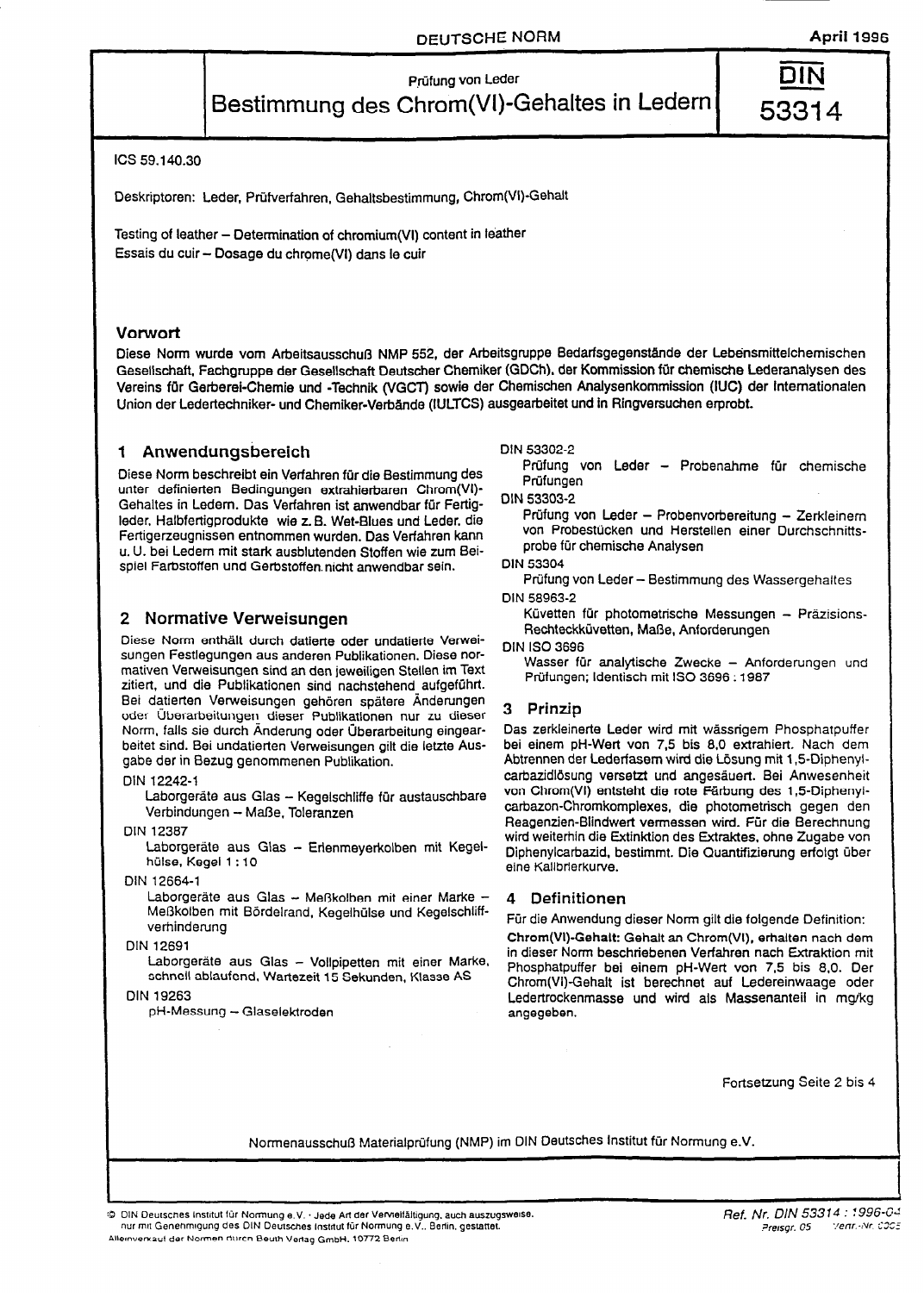#### 5 Reagenzien

Für die Analyse müssen Reagenzien von analysenreiner Qualität und destilliertes Wasser oder Wasser vergleichbarer Reinheit verwendet werden.

#### 5.1 Dikallumhydrogenphosphat-Lösung

(Phosphatpuffer),  $c$  (K<sub>2</sub>HPO<sub>4</sub> · 3H<sub>2</sub>O) = 0.1 mol/l 22,8 g K<sub>2</sub>HPO<sub>4</sub> · 3 H<sub>2</sub>0 gelöst in 1000 ml destilliertem Wasser. Mit Phosphorsäure (5.3) eingestellt auf pH =  $8.0 \pm 0.1$  und  $\leq$  17,4 g wasserfree mit Inertgas entlüftet.

#### 5.2 Diphenylcarbazid-Lösung in Aceton

1.0 g 1,5-Diphenylcarbazid gelöst in 100 ml Aceton, angesäuert mit 1 Tropfen Eisessig.

> ANMERKUNG: Reines 1,5-Diphenylcarbazid ist weiß und hat einen Schmelzpunkt von 175 °C. Sofern das 1.5-Diphenylcarbazid eine deutliche Verfärbung aufweist und der Schmelzpunkt um mehr als 5°C verschoben ist, sollte umkristallisiert werden.

Die Gebrauchsdauer der fertigen Diphenylcarbazid-Lösung beträgt bei lichtgeschützter Lagerung bei 2 bis 8 °C bis zu 14 Tagen. Sichtbare Verfärbungen der Lösung (speziell rosa) deuten darauf hin, daß die Lösung nicht mehr brauchbar ist.

#### 5.3 Phosphorsäure

700 ml o-Phosphorsäure, etwa 85%ig ( $\rho = 1.71$  g/ml) auf 1000 mt mit destilliertem Wasser aufgefüllt.

#### 5.4 Chromat-Stammlösung

2,829 g Kaliumdichromat (K<sub>2</sub>Cr<sub>2</sub>O<sub>7</sub>) (5.8), mit destilliertem Wasser auf 1000 mt aufgefüllt. 1 mt dieser Lösung enthält 1 mg Chrom.

#### 5.5 Chromat-Standardlösung

1 mi der Chromat-Stammlösung (5.4) mit destilliertem Wasser auf 1000 ml aufgefüllt. 1 ml dieser Lösung enthält 1 µg Chrom.

5.6 Argon (oder Stickstoff, jedoch vorzugsweise Argon) sauerstofffrei, Reinheitsgrad mindestens 99,998% (Argon  $4.8$ ).

> ANMERKUNG: Argon ist anstelle von Stickstoff zu bevorzugen, da Argon ein hohes spezifisches Gewicht hat und beim Öffnen der Gefäße nicht nach oben entweicht. Stickstoff ist leichter als Luft und entweicht aus den Gefäßen.

5.7 Destilliertes Wasser, Qualität 2 nach DIN ISO 3696

#### 5.8 Kaliumdichromat

 $K_2Cr_2O_7$ , 16 h ± 2 h bei 102 ° ± 2 °C getrocknet.

#### 6 Geräte

 $6.1$ Schüttelapparatur, vorzugsweise kreisförmige, horizontale Schüttelbewegung, Schüttelfrequenz variabel von 50 bis 150 min<sup>-1</sup>.

6.2 Erlenmeyerkolben, Volumen 250 ml, 145 mm Höhe, 85 mm ø, Schliff NS 29/32 z.B. nach DIN 12387.

6.3 Gaseinleitungsmöglichkeit für Erlenmeyerkolben (6.2), Kernschliff NS 29/32 nach DIN 12242-2 (Einleitungsrohr nicht in die Flüssigkeit ragend).

6.4 pH-Meter mit Glaselektrode zur pH-Angabe auf 0,1 Einheiten nach DIN 19263.

6.5 Membranfilter aus Polyamid 66. Porenweite 0.45 um.

6.6 Meßkolben 50 ml, 1 000 ml z. B. nach DIN 12664.

6.7 Verschiedene Pipetten (0,5 ml, 1,0 ml, 2,0 ml, 5,0 ml, 10.0 ml, 20.0 ml, 25,0 ml) z.B. nach DIN 12691.

6.8 Filterphotometer oder Spektralphotometer für eine Wellenlänge von 540 nm.

6.9 Quarz- oder Glasküvetten vorzugsweise mit 2 cm Schichtdicke nach DIN 58963-2.

6.10 Glasflasche, 100 ml mit Schraubverschluß.

### 7 Durchführung der Prüfung

#### 7.1 Probenahme und Probenvorbereitung

Soweit möglich erfolgt die Probenahme nach DIN 53302-2. Sofern eine Probenahme nach DIN 53302-2 aufgrund des Probenmaterials (z. B. bei Fertigprodukten aus Leder) nicht möglich ist, sind Angaben zur Art der Probenahme im Prüfbericht zu machen. Die Probenvorbereitung erfolgt vorzugsweise nach DIN 53303-2.

Die Zerkleinerung der Leder muß unmittelbar vor der Extraktion erfolgen. Wet-Blues können üblicherweise nicht nach DIN 53303-2 zerkleinert werden. In diesen Fällen erfolgt die Zerkleinerung mit einem geeigneten Schneidmesser, wobei Teilchen mit einer Kantenlänge von 5±2mm entstehen müssen.

#### 7.2 Extraktion des Leders

2g ± 0,01 g zerkleinertes Leder werden auf 0,001 g eingewogen.

100 mt entlüfteter Phosphatpuffer (5.1) wird in einen 250-mt-Erlenmeyerkolben (6.2) pipettiert, die Gaseinleitung (6.3) aufgesetzt und das Gefäß mit Argon geflutet (Durchfluten mit Argon 5 min bei 50 ml/min ± 10 ml/min).

Danach wird die Ledereinwaage quantitativ in den Erlenmeyerkolben überführt, ein Schliffstopfen aufgesetzt und sofort mit einer Schüttelapparatur (6.1) 3 h extrahiert.

Die Einstellung (Frequenz, Hub) an der Schüttelapparatur muß so erfolgen, daß sich das in der Lösung treibende Leder in leichter Bewegung (vorzugsweise kreisförmig) befindet. Die Bewegung darf jedoch nicht dazu führen, daß das Leder an der Gefäßwand oberhalb des Flüssigkeitsspiegels haften bleibt und so einer Extraktion weitgehend entzogen ist. Die Temperatur der Extraktionslösung muß zwischen 18°C und 28°C liegen.

Nach 3h wird der Inhalt des Erlenmeyerkolbens über ein Membranfilter in eine 100-mt-Glasflasche mit Schraubverschluß filtriert und die Flasche beschriftet und verschlossen. Der pH-Wert des Eluats wird gemessen.

Sofern der pH-Wert unter 7,5 oder über 8,0 liegt, ist das Verfahren, beginnend bei der Einwaage, zu wiederholen. Wenn der pH-Wert danach emeut außerhalb des Bereiches liegt, ist die Einwaage zu reduzieren.

Bei Ledern mit sehr niedrigem oder sehr hohem pH-Wert kann der pH-Wert des Eluats außerhalb des Bereichs von 7,5 bis 8,0 liegen (z. B. Wet-Blues, Sämischieder). In diesen Fällen ist die Einwaage an Leder zu verringern. Hierdurch kann die Nachweisgrenze des Verfahrens verändert werden.

Bei Proben, die Fertigerzeugnissen entnommen wurden. kann der pH-Wert durch anhaftenden Klebstoff sehr hoch sein.

#### 7.3 Bestimmung der Extinktion des Extraktes nach Umsetzung mit Diphenylcarbazid-Lösung

Vom Filtrat (siehe 7.2) werden 10 ml in einen 50-ml-Meßkoiben pipettiert. Der Meßkolben wird zu etwa 3/4 mit destilliertem Wasser aufgefüllt und mit 1 mt Diphenvicarbazid-Lösung (5.2) versetzt. Danach wird 1 ml Phosphorsäure (5.3) zugegeben und bis zur Marke mit destilliertem Wasser aufgefüllt.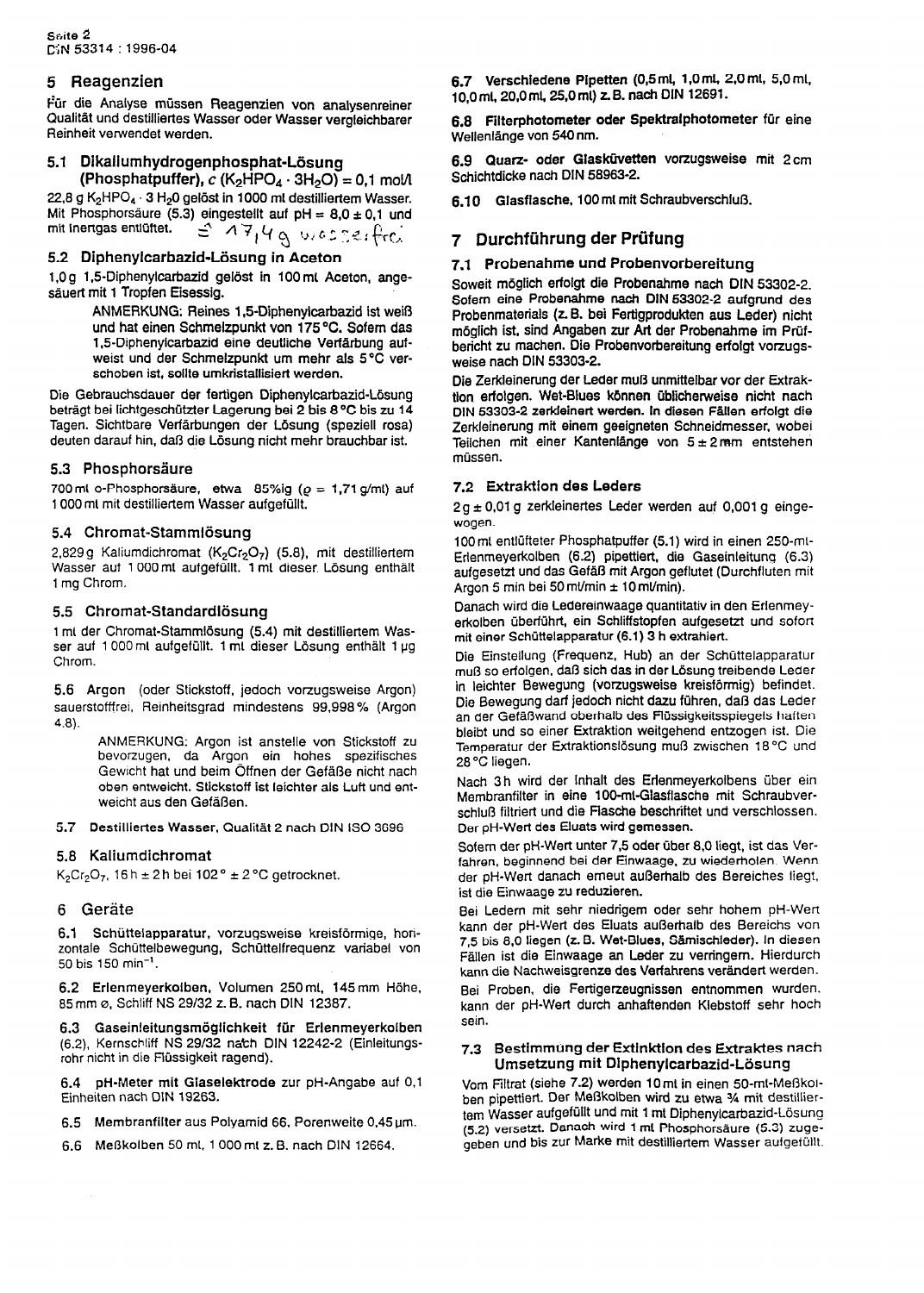Nach dem Durchmischen wird die Lösung 15 min ± 5 min stehengelassen und in einer 2-cm-Küvette gegen den Reagenzienblindwert photometriert. Die Extinktion wird ermittelt und als  $E_1$  notiert.

Vom Filtrat werden weitere 10 ml in einen 50-ml-Meßkolben pipettiert und wie oben beschrieben verfahren, jedoch keine Diphenylcarbazid-Lösung zugesetzt und dann wie oben photometriert. Die Extinktion wird ermittelt und als  $E_2$  notiert.

> ANMERKUNG: Das Verfahren kann bei gefärbten Extrakten an Empfindlichkeit verlieren oder nicht mehr anwendbar sein. Ringversuche mit stark ausblutenden Lederproben haben gezeigt, daß das Verfahren im allgemeinen bis zu einer Eigenextinktion des Extraktes bis 0,600 (gemessen in der 2-cm-Küvette bei 540 nm) anwendbar ist.

#### 7.4 Reagenzienblindwert

Ein 50-mt-Meßkolben wird zu etwa 34 mit destilliertem Wasser gefüllt. Dazu gibt man 1 ml Diphenylcarbazid-Lösung (5.2). Danach gibt man 1 ml Phosphorsäure (5.3) zu, füllt bis zur Marke mit destilliertem Wasser auf und durchmischt. Die Lösung zur Bestimmung des Reagenzienblindwertes ist bei jeder Messung bzw. jeder Meßreihe parallel zur Probenbearbeitung anzusetzen.

#### 7.5 Kalibrierung

Zur Kalibrierung werden Lösungen der nachfolgend vorgeschlagenen Chrom(VI)-Konzentrationen aus der Chromat-Standard-Lösung (5.5) erstellt. Die Lösungen werden jeweils in 50-mt-Meßkolben angesetzt. Eine geeignete Konzentrationsreihe ist 0,5 mt, 1,0 mt, 3,0 mt, 5,0 mt, 8,0 mt, 10,0 mt, 15,0 ml, 20,0 ml der Lösung nach 5.5. Dies entspricht einem Konzentrationsbereich an Chrom in den Kalibrierlösungen von 0,0005 mg/50 mt bis 0,020 mg/50 mt. Gegebenenfalls sind weitere Punkte aufzunehmen (Linearität, Steigung, Konzentrationsbereich beachten).

Die angegebenen Volumina werden in Meßkolben mit 50 ml Volumen pipettiert, es wird je 1 ml Diphenylcarbazid-Lösung (5.2) und 1 ml Phosphorsäure (5.3) zugegeben und bis zur Marke aufgefüllt und durchmischt.

Nach 15 min ± 5 min wird unverzüglich gegen den Reagenzienblindwert (7.4) bei 540nm photometriert. Die Chrom-Konzentration in mg/50 mt der Kalibrierlösung wird auf der x-Achse und die Extinktion auf der y-Achse aufgetragen und daraus die Steigung F ermittelt ( $\Delta y/\Delta x$ ).

Für jedes Photometer und jede Küvettenlänge ist eine eigene Kalibrierkurve zu erstellen.

> ANMERKUNG: In Ringversuchen wurden Küvetten mit 2cm Schichtdicke am geeignetsten befunden. Jedoch sind bei entsprechender Absicherung auch Küvetten mit geringerer oder größerer Schichtdicke geeignet oder sogar zweckmäßig.

#### 7.6 Bestimmung der Wiederfindungsrate

Zur Ermittlung der Wiederfindungsrate wird ein weiteres 10-mi-Aliquot des Filtrats nach 7.2 in einen 50-mi-Meßkolben pipettiert und hierzu soviel Chromat-Standardlösung (5.5) pipettiert, daß der ursprüngliche Chrom(VI)-Gehalt des Eluats verdoppelt wird  $(\pm 25\%)$ .

#### BEISPIEL:

| gefundener Chrom(VI)-Gehalt in Leder<br>Ledereinwaage | $5.0$ mg/kg<br>2.008 <sub>9</sub> |
|-------------------------------------------------------|-----------------------------------|
| Chrom(VI)-Gehalt in 10 ml Extrakt                     | $0.001 \, \text{mq}$              |
| Zu dosierendes Volumen der                            |                                   |
| Chromat-Standardlösung (5.5)                          | 1.0 <sub>m</sub>                  |

Nach der Zugabe der aufzustockenden Chrom(VI)-Menge wird gemischt, 1 ml Diphenylcarbazid-Lösung (5.2) zugegeben, danach 1 ml Phosphorsäure (5.3), bis zur Marke aufgefüllt und durchmischt. Nach erneutem Mischen wird die Lösung nach 15 min ± 5 min gegen den Reagenzienblindwert photometrient. Die erhaltene Extinktion wird als  $E_3$  notiert.

Sofern die Extinktion nach dem Aufstocken außerhalb der Kalibrierkurve liegt, wird die Aufstockung (E<sub>3</sub>) und die Meßprobe  $(E_1)$  mit einer geringeren Aliquotmenge wiedernoit (z. B. 5 mi Aliquot).

> ANMERKUNG 1: Es sind Leder anzutreffen, bei denen der Extrakt Chrom(VI) reduziert, d. h. zudosiertes Chrom(VI) wird nicht wiedergefunden. Dies weist auf die Anwesenheit reduzierender Bestandteile hin. In diesen Fällen ist zu erwarten, daß auch kein Chrom(VI) im Extrakt vorhanden sein kann.

> ANMERKUNG 2: Bei Wiederfindungsraten unter 70% sollte die Messung mit einem geringeren Aliquotvolumen wiederholt werden. Die Erfassungsgrenze des Verfahrens wird dadurch verändert.

### 8 Berechnung und Angaben der Ergebnisse

#### 8.1 Chrom(VI)-Gehalt bezogen auf Ledereinwaage

$$
w_{\text{CfVI}} = \frac{(E_1 - E_2) \cdot V_{\text{EX}} \cdot V_{\text{Af}} \cdot 10^3}{50 \cdot A \cdot m \cdot F}
$$

Dabei ist:

- der Chrom(VI)-Massenanteil in mg/kg Leder  $W_{CrV1}$ (bezogen auf Einwaage);
- die Extinktion der Meßlösung bei 540nm  $E_{1}$ gegen Reagenzienblindwert;
- Extinktion der Meßlösung  $E<sub>2</sub>$ ohne Diphenylcarbazid bei 540nm gegen Reagenzienblindwert;
- $\bar{F}$ die Steigung der Kalibriergeraden (y/x) in 50 ml/mg;
- die Ledereinwaage in g;  $\overline{m}$
- vom Extrakt entnommenes Aliquot in ml: A
- das Volumen an Pufferlösung, mit dem die  $V_{\rm Ex}$ Einwaage extrahiert wurde (in dieser Norm  $100 \, \text{ml}$ );
- $V_\mathsf{Af}$ das Volumen, auf das das Aliquot aufgefüllt wurde (in dieser Norm 50 ml).

#### 8.2 Umrechnung des Chrom(VI)-Gehaltes auf **Trockenmasse des Leders**

Sofern eine Angabe des Ergebnisses, bezogen auf Trockenmasse des Leders, erfolgen soll, ist entsprechend der nachfolgenden Gleichung umzurechnen:

$$
w_{TM} = w_{CrVI} \cdot K
$$

Dabei ist:

- w<sub>TM</sub> der Chrom(VI)-Massenanteil in mg/kg Leder (bezogen auf Ledertrockenmasse);
- wcrvt der Chrom(VI)-Massenanteil in mg/kg Leder (bezogen auf Ledereinwaage), erhalten aus 8.1:
- K Faktor zur Umrechnung auf Trockenmasse 100  $\mathbf{v}$

$$
\Lambda = \frac{100 - W}{}
$$

W "Wassergehalt" nach DIN 53304.